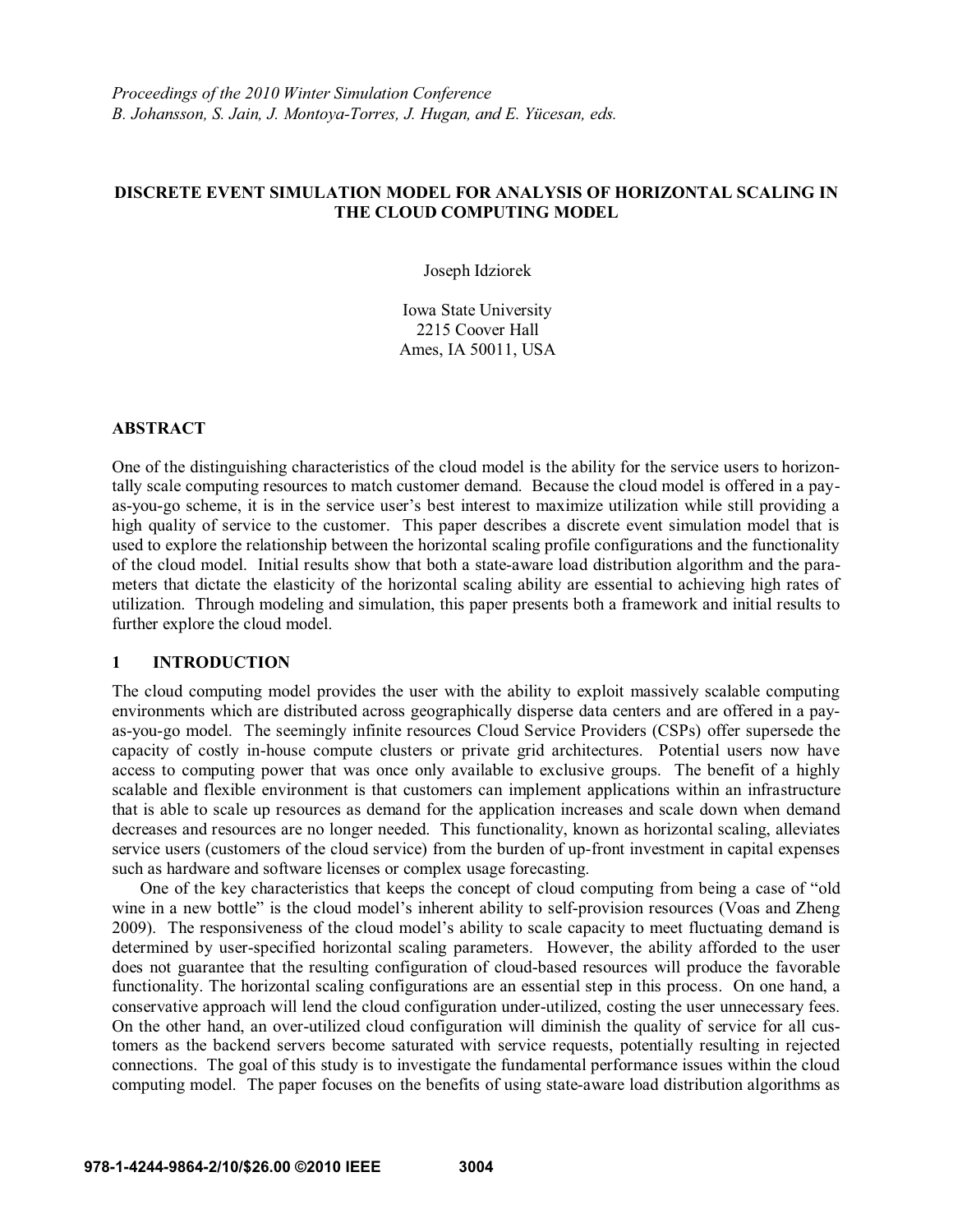well as the effect that horizontal scaling profile configurations have on the trade-off between utilization and quality of service.

 The paper is organized as follows. In Section 2, the background of the cloud computing model is presented. Section 3 provides a description of the cloud model by outlining the architecture of the model as well as the essential components necessary for a discrete event simulation model. Section 4 describes the simulation experiments and presents initial results. Finally, in Section 5, a summary is provided as well as direction for future work.

## **2 BACKGROUND**

The information technology (IT) industry is on the cusp of a transformation that is changing the way people interact with computers and access Internet-based resources. The current path that computing management models have been following for the past two decades is likely to diverge as the economic advantages of renting computing resources increase. Furthermore, Internet user demographics show that there is a desire for pervasive access to an omnipresent persona in the Internet. This shift in both economic models and user expectations has brought about the advent of the cloud computing model. Cloud computing as a whole is not a new nor a distinct technology but an aggregation of existing technologies that have matured to a point where massively scalable and dynamic compute environments can be offered as a variety of services with a pay-as-you-go pricing model.

Cloud computing seeks to provide a massively scalable computing environment that can be abstracted and delivered as different levels of service (Mell and Grance 2009). Outsourcing IT services has provided economic advantages for some organizations in comparison to traditional in-house operations. Flexible business commitment duration and pay-as-you-go payment models are very attractive conditions under which to manage computing resources. Users of the cloud are not burdened with the up-front costs of infrastructure investment and forecasting of infrastructure demands. Furthermore, renters of cloud-based services also may benefit from the scalability and seemingly infinite resources made possible by the economies of scale achieved in a multitenant model.

When fundamentally broken down, cloud computing is a specialized distributed computing model. Building upon the desirable characteristics of cluster, grid, utility, and service-oriented computing, cloud computing introduces a compliment of unique features to create a new computing paradigm (Foster, Yong, and Raicu 2008). The technologies comprising much of cloud computing have been around for some time now (e.g. virtualization, broadband, high-density storage, multi-core processors); however, it has not been until recently that these technologies have together all matured to the point where a novel synthesis of these foundational components could be realized.

## **3 DESCRIPTION OF THE SIMULATION MODEL**

In this section, a simulation model and framework are presented for the cloud computing model. The use of modeling and simulation are appropriate in this context due to the lack of open source cloud computing software platforms that support horizontal scaling. Furthermore, the cost and inflexibility of performing research on CSPs' systems is not currently a feasible option. It follows that a simulation model provides a sound alternative to further explore the interactions and performance considerations of the cloud model, particularly when the cloud architecture is subjected to large amounts of service requests.

 The simulation model discussed in this paper is represented in Figure 1. By its very nature, the public cloud computing model is Internet-facing, allowing clients to gain access to cloud-based resources from any Internet-accessible device, regardless of the client's location. As a result and similar to other Internet-facing resources, the supporting infrastructure of a cloud computing model must be able to handle dynamic loads created by persistent user demands.

 Individual clients or customers initiate connections with the cloud-based resources via a public IP address assigned to the public facing portal of the load balancer. The load balancer accepts incoming requests from clients and appropriately forwards the requests to back-end Web servers (which are given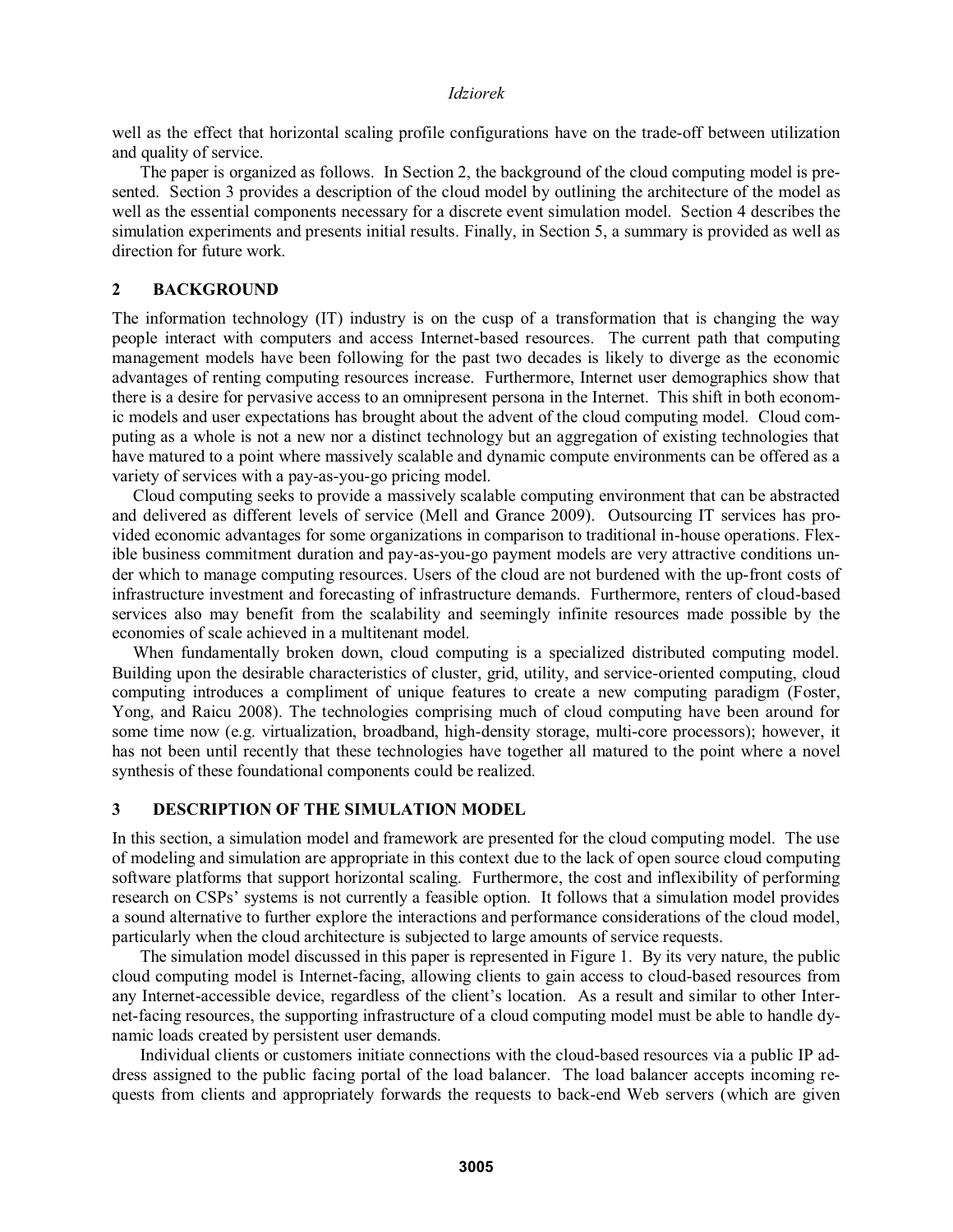private IP addresses) depending on the given scheduling algorithm. The advantage of physically and logically separating the public-facing access portal of the load balancer and the back-end resources is that private IPs are not routable from the Internet, which provides a layer of security. Furthermore, the inclusion of a load balancer abstracts the pool of resources in the horizontal scaling group so that it appears to the client as though they are accessing a single server.



Figure 1: Cloud Computing Network Model

 The horizontal scaling group consists of a pool of homogeneous Apache Web servers. Each of these servers possesses the same hardware and software configurations as well as an equal ability to process customer service requests. The number of servers in the available scaling pool as well as the number of active servers that can accept customer requests at any given moment are determined by the configuration settings which are in turn specified by the user.

## **3.1 Load Balancer**

The primary tasks of the load balancer are to efficiently distribute incoming requests and to perform statechecking functionality to monitor the utilization of back-end servers. State monitoring becomes particularly useful for load-balancing algorithms such as least-connection, in which the next service request is routed to the server that is least utilized. Server load-balancing is an indispensible method for providing high-quality services to Internet-facing resources. In addition to the load balancer, the quality of the service, in part, depends on the overall capacity of the supporting system in respect to user demand. Effective scheduling performed by the load balancer seeks to ensure that the support infrastructure is efficiently utilized. While the back-end servers provide reliability through replication, the single load balancer does indeed present a single point of failure. Although this scenario is outside the scope of this paper, previous work has been conducted that seeks to increase the availability of load balancers through replication, active-standby, or active-active scenarios (Friedrich, Krahmer, and Schneidenback 2006; Bourke 2001).

 The discrete event simulation model proposed in this paper examines a first-in, first-out (FIFO) queuing model for a cluster of web server instances with the load balancing architecture shown in Figure 2 (Ying-Wen and Yu-Nien 2006). The load balancer, much like the Web servers, handles incoming requests individually and thus can be modeled as a FIFO single-server queue in which customer arrival times are modeled as a Poisson distribution and service times are generated from an exponential distribution (Judge 1999).

 In this paper, load distribution policies are examined in respect to the cloud model wherein the aggregation of backend web servers are homogeneous and appear to the user to function as a single, highperformance Web server. In attempt to achieve effective load distribution across available Web servers, three load balancing algorithms are considered: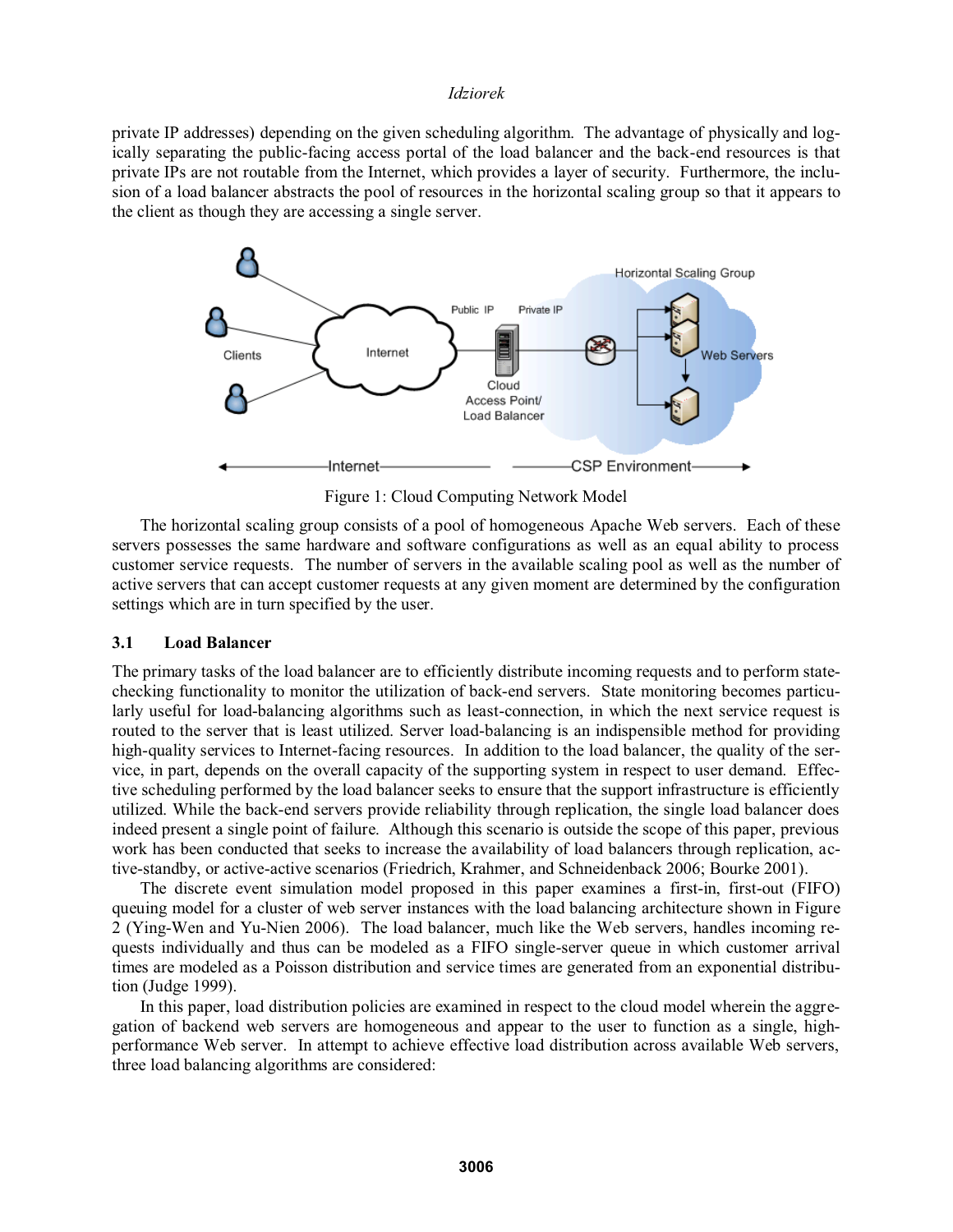

Figure 2: Load Balancer Configuration

*Random* – Service requests are randomly assigned by the load balancer to Web servers. Each server has an equal probability of receiving a request and the current state of the server is not considered.

*Round-Robin* – Service request are effectively cycled among the available Web servers. Only the previously routed decision is used to determine the next choice.

*Least-Connection* – Service requests are directed to the server with the least amount of active connections. State checking is performed to monitor the utilization of available Web servers.

 There exist numerous scheduling algorithms with which the load balancer can distribute inbound requests to back-end servers. A survey of these algorithms can be found in Shirazi, Krishna, and Ali (1995). Previous works have analyzed and compared load balancing techniques for scalable web servers (Bryhni, Klovning, and Kure 2000). However, scalable in this context refers to the system's ability to expand capacity by possessing the inherent ability to support additional workstations. Although on the surface this work appears to have similar goals - the expansion of the capacity - as in the cloud model, it is not triggered by real-time utilization parameters. Despite the fact that Bryhni, Klovning, and Kure (2000) results show that the Round-Robin scheduling algorithm exhibits the best performance among homogenous servers that have the same processing capacity, these results are not applicable to the cloud computing model.

# **3.2 Web Server**

The back-end Web servers in the cloud framework are modeled as separate processes and queues. Each Web or HTTP server is modeled as if it has its own network interface, CPU, memory and hard disk. In addition, the web server software is modeled as if it were an Apache server. In this setup, the HTTP daemon process listens for client requests, relayed via the load balancer. When a client initiates a service request, the listening processes spawn a new child process or awaken a dormant child process to handle the request. As specified in the HTTP/1.1 protocol, each Web page forks a new HTTP process that serves the request and all associated content. Although at any particular point in time multiple child processes may be concurrently active, the client requests are still processed initially by the HTTPD process, which is inherently restricted by the listening queue's first-in first-out (FIFO) queuing policy (Casalicchio and Tucci 2001; Laurie and Laurie 1997). As a result, the web server is modeled as a single server queue and service times are exponentially distributed.

# **3.3 Horizontal Scaling**

The horizontal scaling ability afforded to the user by the cloud infrastructure is based on the needs of the system and can efficiently allocate and de-allocate computing resources (Beaty, Kochut, and Shaikh 2009). Those who employ cloud-based services no longer have to worry about anticipating appropriate amounts of computing resources. Similarly, service providers are better suited to actively monitor system utilization and more accurately assess capacity planning. The ability to run a business that has seemingly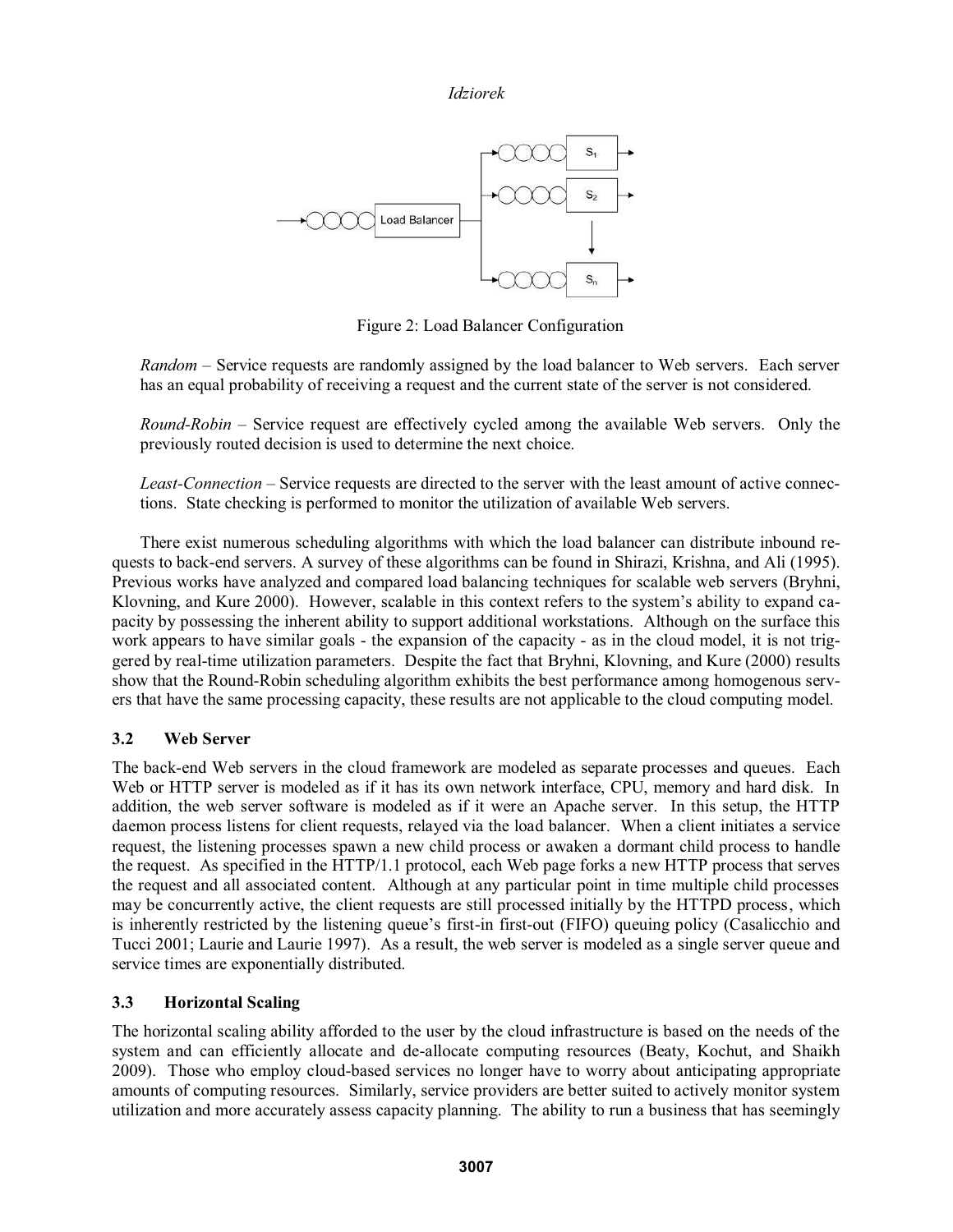infinite resources without making investments in hardware and software is unprecedented in the history of IT (Armbrust et al. 2009).

 In static resource allocation configurations there inevitably exists a trade-off between capacity deployment and resource demand. On one hand, as seen in Figure 3, when the capacity of the system supersedes the demand, the supporting infrastructure is heavily under-utilized. As a consequence, the customer unnecessarily incurs financial costs. On the other hand, if the system capacity is not able to serve all of the user-generated service requests, as seen in Figure 4, the quality of service of the system diminishes as customers experience delays or unavailable resources.





 If it is possible to predict peak-capacity, then the system can be designed to accommodate for peakload as seen in Figure 5. Regardless of which one of the three previously described methods is employed, the system will inevitably experience either underutilized resources, resulting in less than desirable return on investment, or overutilization, in which the quality of service experienced by the customer diminishes. In reality, although flash-crowds present a formidable challenge, the more common of the two setbacks is under-utilization. It has been estimated that server utilization in data centers range from 5% to 20% (Armbrust et al. 2009).

 Represented in the simulation model and the resulting framework presented in this paper are horizontal scaling functionalities that allow the cloud-based resources to respond dynamically to service requests by scaling capacity either up or down according to user-defined conditions, as illustrated in Figure 6. This type of capacity scaling is particularly useful to web applications that are subjected to a utility pricing model that experiences hourly, daily, weekly, or seasonal variability in usage. In addition, the advantage of the cloud model in this situation is that resource provisioning allows additional servers to be made available in a matter of minutes, rather than days or weeks.



Figure 5: Peak-Load Capacity Provisioning Figure 6: Capacity On-Demand Provisioning

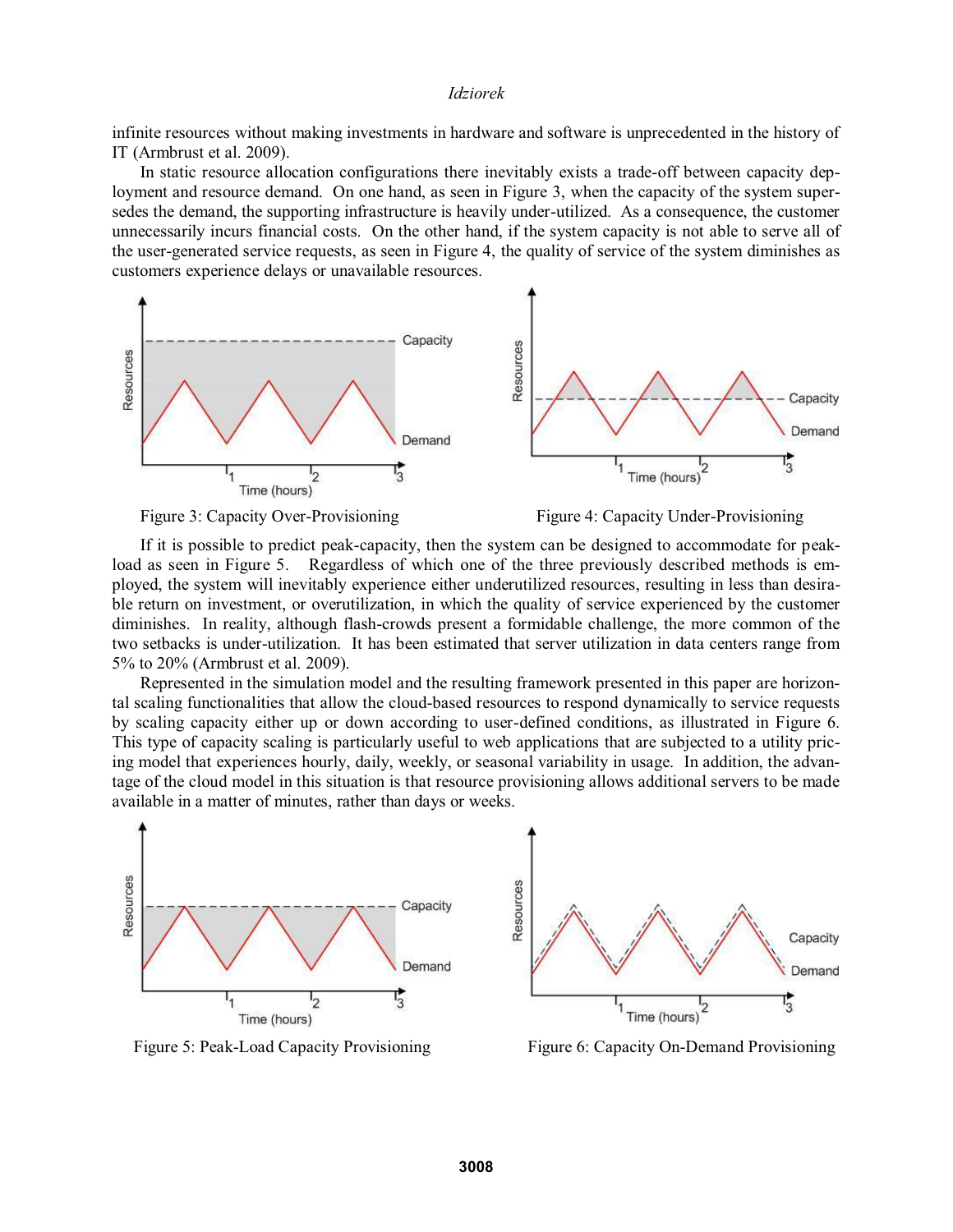#### **3.4 Horizontal Parameters**

The horizontal scaling profile is composed of parameters that define the cloud model metrics and thresholds that dictate that responsiveness of the system - namely, whether or not to increase or decrease resources in response to customer demand. Horizontal scaling profiles, defined by the customer, are the essential components of the cloud model. The descriptions of the horizontal scaling parameters as described by Amazon's Elastic Compute Cloud are as follows (Amazon 2010):

| <b>Horizontal Scaling Parameters</b> | <b>Definition</b>                                                         |
|--------------------------------------|---------------------------------------------------------------------------|
| Period                               | Frequency of time in which measurements are taken for the                 |
|                                      | trigger metric.                                                           |
|                                      | Trigger A metric that is monitored during a period (i.e. CPU utilization, |
|                                      | network activity, or disk utilization).                                   |
| <b>Breach Duration</b>               | The amount of time (in seconds) used to evaluate and determine            |
|                                      | if a breach has occurred.                                                 |
| Horizontal Scaling Group             | The number of available servers to be allocated or de-allocated.          |
| <b>UpperThreshold</b>                | The upper limit for the trigger.                                          |
| UpperBreachScaleIncrement            | The incremental amount of resources applied when the $Up-$                |
|                                      | perThreshold has been breached.                                           |
| LowerThreshold                       | The lower limit for the trigger.                                          |
| LowerBreachScaleIncrement            | The incremental amount of resources de-allocated when the                 |
|                                      | <i>LowerThreshold</i> has been breached.                                  |

Table 1: Horizontal Scaling Parameters

In this simulation model, for example, horizontal scaling is enabled when the defined trigger (e.g. CPU utilization) exceeds 70% capacity or falls below 30% capacity utilization. When the *Breach Duration* of the *Trigger* surpasses the *UpperThreshold* the *UpperBreachScaleIncrement* is reflected upon the system (e.g. increase available servers by one). Likewise, when the *Breach Duration* of the trigger dips below the *LowerThreshold* or the *LowerBreachScaleIncrement,* resources are subtracted from the horizontal scaling group.

The trigger metric used in the simulation model is the overall percent utilization of the system calculated as the aggregation of the load experienced across all the active servers in the horizontal scaling group divided by the maximum load for each Web server. The trigger metric is calculated as follows:

$$
U_t = \frac{\sum_{j=1}^{m} \sum_{i=1}^{n} load_{i,j} / n}{\max load}
$$

## **4 SIMULATION EXPERIMENT AND RESULTS**

#### **4.1 Metrics**

The performance of the load balancing algorithms and horizontal scaling profile configurations of the cloud model are analyzed by means of the Load Balance Metric (LBM) proposed in (Bunt, Eager, and Oster 1999). The measure of load balancing between nodes is calculated by means of the peak-to-mean ratio of Web server load based on the current state of Web server at periodic times throughout the simulation. The LBM is then calculated by taking the weighted average of the peak-to-mean ratios experienced across the Web servers. The load of the Web server is defined as the number of requests being simultaneously processed or in queue among the active Web servers.

The load of Web server *i* (of *n* servers) at the  $j<sup>th</sup>$  observation (of the observation period *m*) is represented as *loadi,j* and *peak\_loadj* is a measure of the highest load experienced by any of the active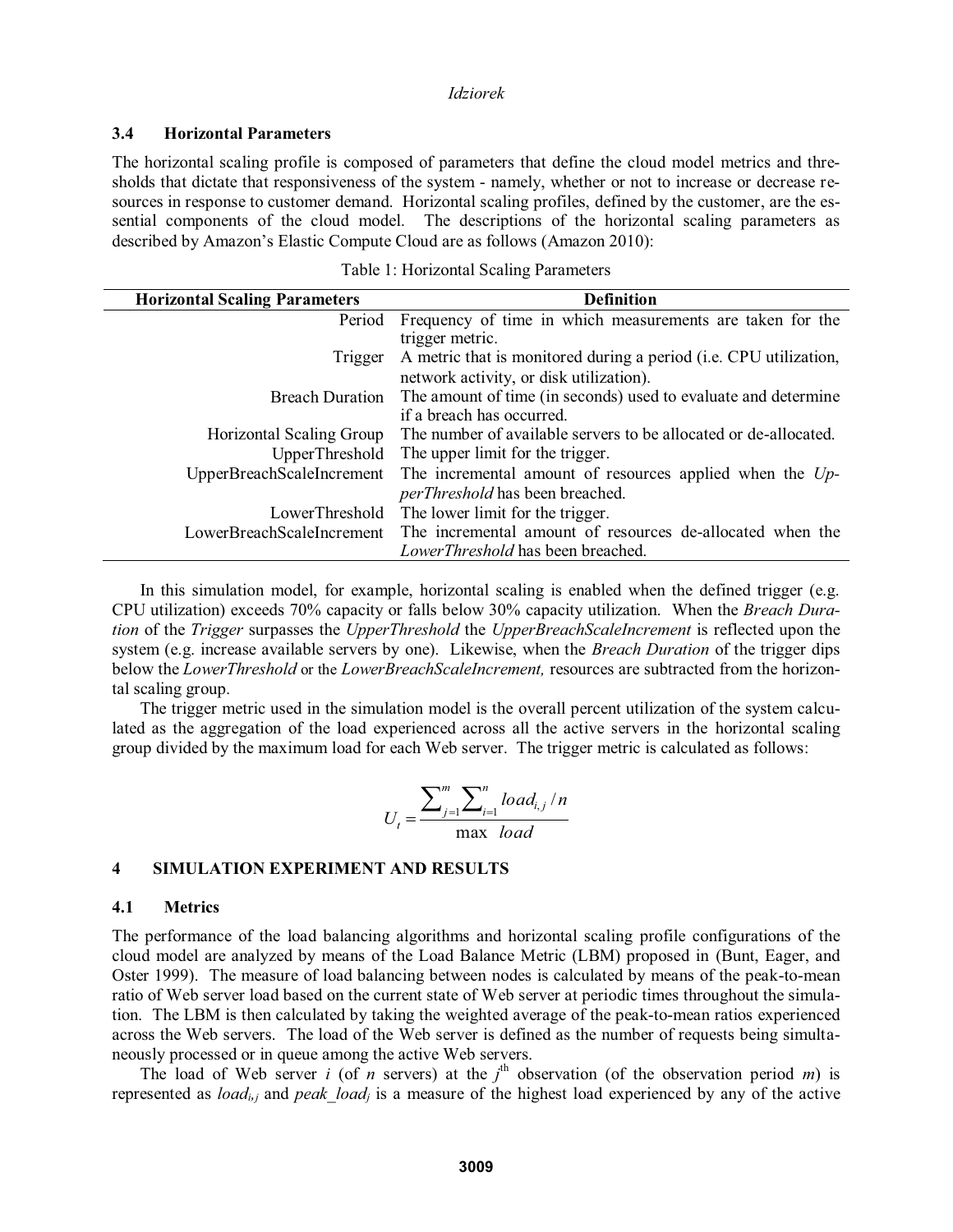servers at the  $j<sup>th</sup>$  sampling point; where  $q<sub>i</sub>$  is the weighted average of each Web server. The LBM is defined as follows:

$$
LBM = \frac{\sum_{j=1}^{m} peak\_load_j}{\sum_{j=1}^{m} \sum_{i=1}^{n} load_{i,j} \cdot q_j}
$$

 The value of the LBM can range from one to the number of *n* Web servers. The smaller values of the LBM indicate better load balance performance, with an LBM of one being an ideally-balanced load. The weighted average of each Web Server is necessary when evaluating the performance of the cloud computing model due to the imbalance of time each server experiences throughout the simulation.

 When the threshold of capacity of the available Web servers in the cloud computing model is exceeded, the resulting action is packet loss. The amount of packet loss experienced by the system is calculated as the ratio between rejected and received packets for all servers. Where *fj* is the number of packets rejected by server*j* and *rj* is the number of packets served by server*j*. The Rejection Ratio (*RRatio*) is defined as follows:

$$
RRatio = \frac{\sum_{j=1}^{n} f_j}{\sum_{j=1}^{n} f_j + r_j}
$$

 In the following section, the behavior of the cloud computing model will be analyzed in respect to the described load balancing algorithms and also the horizontal scaling configurations defined by the cloud computing model in respect to the LBM and Rejection Ration metrics.

#### **4.2 Preliminary Results**

Initial simulation experiments were performed to evaluate the impact of the load balancing algorithms on the LBM for a standard configuration policy (Table 2). Analysis was performed on the simulation model as the *UpperThreshold* varied between 0.6 and 0.9 percent tolerance while the *LowerThreshold* remained fixed at 0.2 percent tolerance.

Table 2: Profile 1

| Horizontal Scaling        | Value                 |  |
|---------------------------|-----------------------|--|
| Parameters                |                       |  |
| Period                    | 10 Seconds            |  |
|                           | Trigger % Utilization |  |
| <b>Break Duration</b>     | 200 Seconds           |  |
| Horizontal Scaling Group  | 10                    |  |
| UpperBreachScaleIncrement | $+1$                  |  |
| UpperThreshold            | $0.6 - 0.9$           |  |
| LowerBreachScaleIncrement | $-1$                  |  |
| LowerThreshold            | $20\%$                |  |

| Figure 7 represents a graph of the resulting LBM for the described simulation. The Least-Connection       |
|-----------------------------------------------------------------------------------------------------------|
| distribution algorithm outperforms both the Round Robin and Random algorithms, achieving a LBM            |
| close to one. As the cloud model reacts to service requests, the load balancer is most effective when a   |
| state-aware algorithm is deployed. Because state-aware algorithms can serve as the bottleneck of the sys- |
| tem, more sophisticated algorithms were not considered. Instead, both Round Robin and Random algo-        |
| rithms were chosen. However, the results of the study indicate that these two algorithms simply do not    |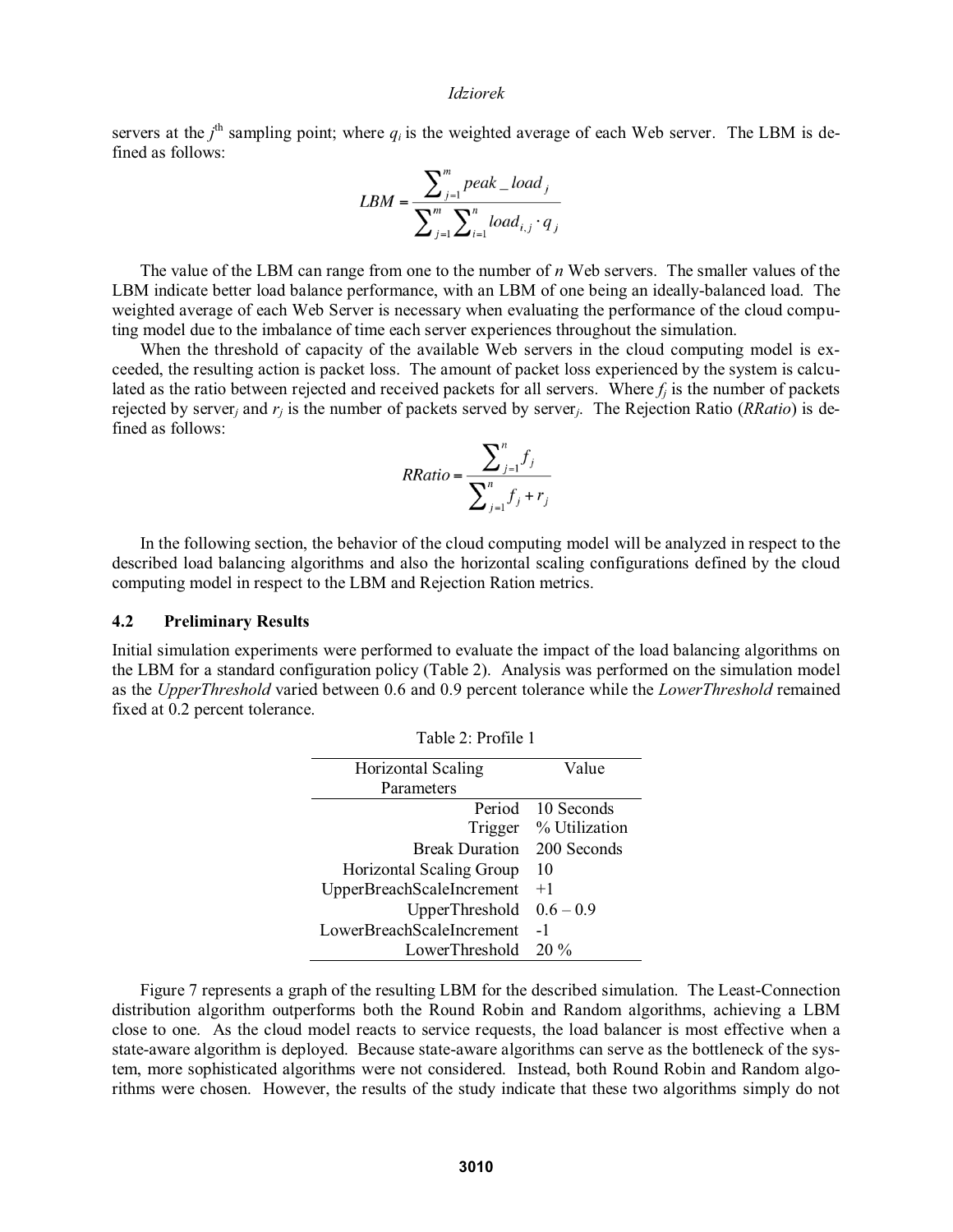effectively distribute the service requests, and as a result, both of these algorithms in the cloud model experiences a non-zero rejection rate when subjected to constant service requests.



Figure 7: LBM Experimental Results

Analyzing the previously described simulation experiment further shows that the selection of the load balancing algorithm also has a significant effect on both the overall utilization of the servers (Figure 8) as well as the rejection ratio (Figure 9), which in turn directly affects the quality of service by the customers. In respect to overall utilization of the servers available in the horizontal scaling group for Profile 1 (Table 2), the least-connection distribution algorithm outperforms both the Round Robin and Random algorithms. This is no surprise considering that the results were obtained from the analysis of the LBM. Similarly, the rejection ratio experienced by the Least-Connection algorithm was zero while the other two algorithms under consideration performed poorly in comparison.



The second set of initial simulations was performed to better understand the effect that the number of available resources in the horizontal scaling group had on both the utilization and rejection ratio as the upper threshold varied between 0.6 and 0.9 percent. From the previously described results, the Least-Connection algorithm was chosen for the following analysis. Both Profile 2 (Table 3) and Profile 3 (Table 4) have the same respective configurations while only deviating only in the size of the horizontal scal-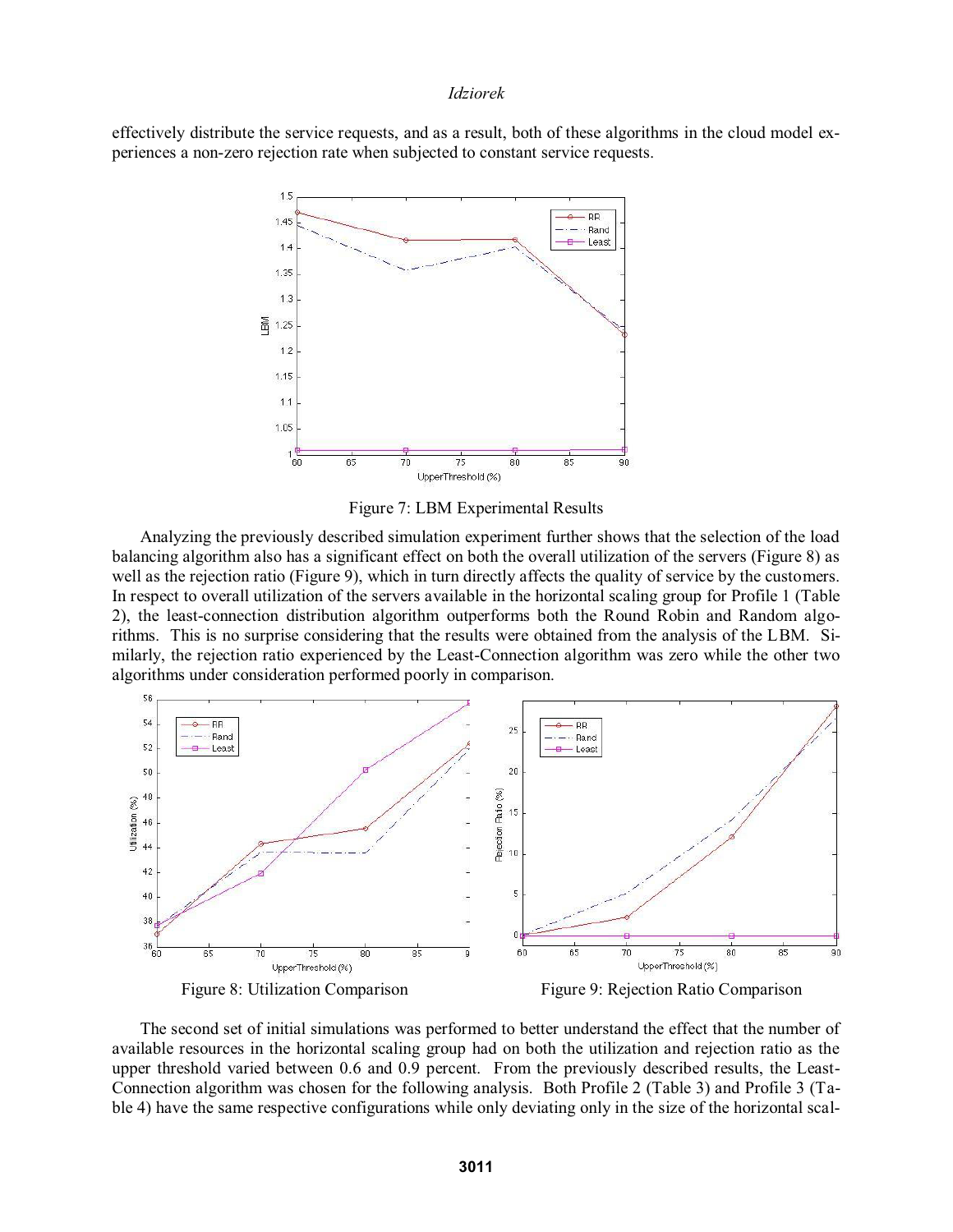ing group, five and six servers, respectively. As seen in Figure 10, overall utilization significantly decreases as the number of available servers in the horizontal scaling group increases. Similarly, the rejection ratio of service requests increases; which is to be expected as the utilization approaches 98%. There is a clear threshold that is surpassed when the horizontal scaling group is increased by a single server. In the case of Profile 2 (Table 3), the service user experiences higher utilization at the cost of a higher rejection ratio, while in Profile 3 (Table 4) the service user is subjected to marginal utilization with a nearly zero rejection ratio.

 In this same experiment, it was also shown that percent utilization of the overall system increases as the *UpperThreshold* increases. Although this particular result should come as no surprise, the resulting side effect of connection rejections increases with the increased utilization as servers experience a workload closer to their overall peak capacity.

Table 3: Profile 2 Table 4: Profile 3

| Horizontal Scaling<br>Parameters | Value         | Horizontal Scaling<br>Parameters | Value         |
|----------------------------------|---------------|----------------------------------|---------------|
|                                  |               |                                  |               |
| Period                           | 10 Seconds    | Period                           | 10 Seconds    |
| Trigger                          | % Utilization | Trigger                          | % Utilization |
| Break Duration 200 Seconds       |               | Break Duration 200 Seconds       |               |
| Horizontal Scaling Group 5       |               | Horizontal Scaling Group 5       |               |
| UpperBreachScaleIncrement +1     |               | UpperBreachScaleIncrement +1     |               |
| UpperThreshold                   | Figure 10     | UpperThreshold                   | Figure 10     |
| LowerBreachScaleIncrement        | $-1$          | LowerBreachScaleIncrement        | $-1$          |
| LowerThreshold $20\%$            |               | LowerThreshold                   | $20\%$        |





Figure 10: Utilization Comparison Figure 11: Reject Ratio Comparison

Overall, the Least-Connection algorithm in this given context outperforms both the Round-Robin and Random distribution algorithms. From the initial results presented in this paper, it can be seen that the horizontal scaling parameters have a significant impact on the inevitable trade-offs that occur between the overall utilization of the system and quality of service in the cloud model.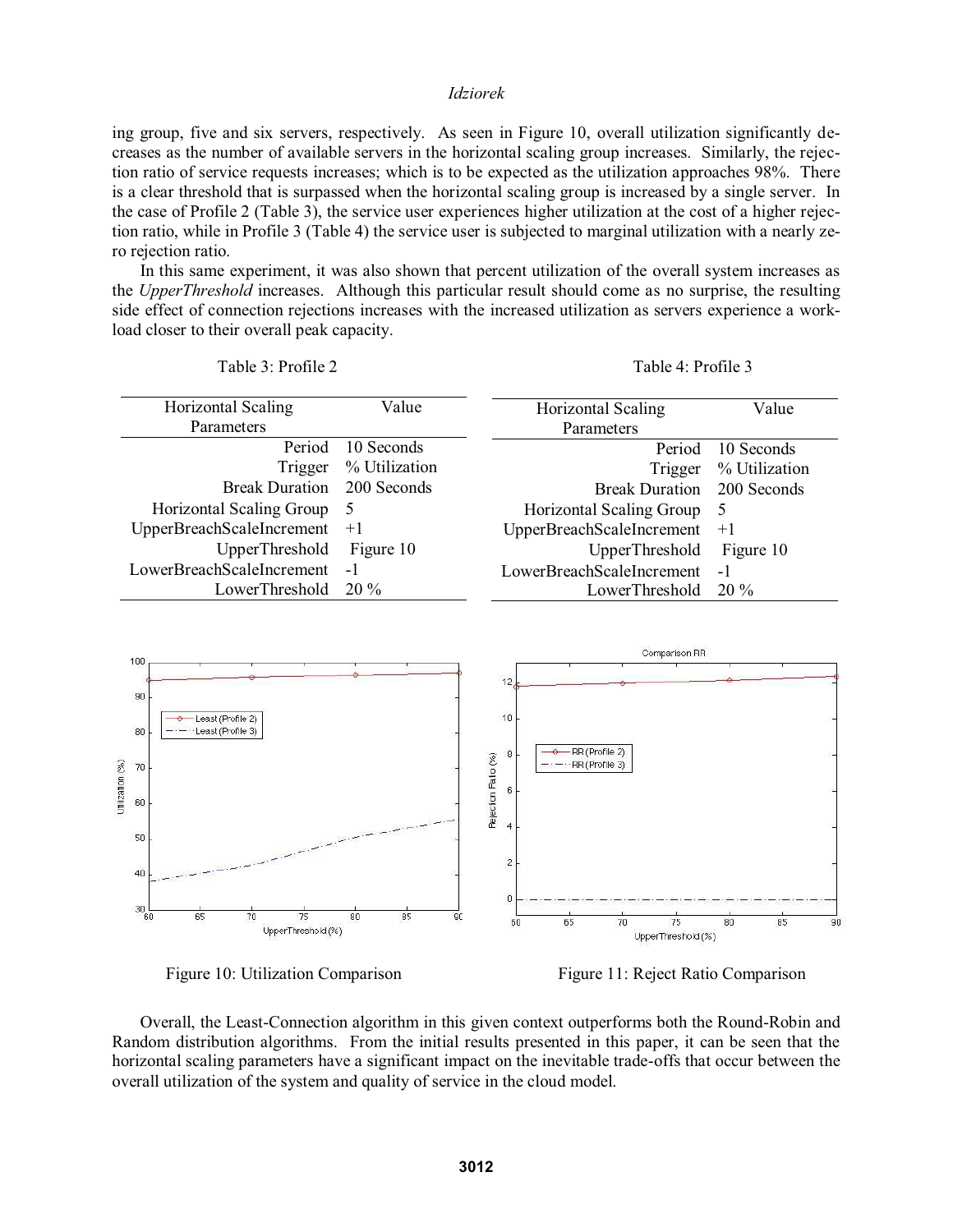## **5 DISCUSSION AND FUTURE WORK**

The limitations of this work are in the granularity and protocol complexity of the model. Because of these constraints and to provide more robust and application-specific analysis, future work will be conducted in the NS-2 network simulator. Further experimentation will also be performed on existing physi cal implementations of the cloud computing model such as Amazon's EC2, which served as the motivation for this paper. Although there has been significant work in areas closely related to the cloud model, to the best of the author's knowledge there does not exist any previous work that explores modeling the utilization and resource allocation in the pubic cloud computing model.

There exist a number of research questions to be answered with the cloud model and future work in this area will be significant. Areas of interest for future evaluation include price-based scaling parameters that allow the consumer to not only control their cloud resources based on consumption metrics but also on financial parameters. One of the largest motivations for adopting the cloud model is cost savings and it is in the CSP customer's best interest of obtain high utilization within a forecasted budget.

While the utility pricing model presents a flexible payment option, it also is vulnerable to malicious resource use that is intended to run up the operating expenses for public cloud service customers. Research that focuses on Denial of Service attacks that seek to not only to disrupt cloud services but also to abuse the utility model on which cloud service are based will be necessary to ensure the long-term economic viability of the public cloud computing services.

# **6 CONCLUSION**

The cloud computing model represents a significant shift in the computing paradigm. The discrete event simulation model described in this paper presents a framework with which to analyze the many facets of the cloud computing model. As evidenced in the experimental results presented in this paper, a stateaware load balancing algorithm is preferable to achieve this goal. The inevitable trade-off presents an interesting research area in which higher granularity of profile configuration settings can be explored to achieve higher efficiency and fewer rejections. Furthermore, to increase utilization, there exists a trade-off between overall utilization and the rejection ratio. This paper provides preliminary results to better understanding the cloud computing model and a framework within which further research can be conducted.

## **ACKNOWLEDGMENTS**

The author would like to thank the anonymous reviewers for their valuable comments and suggestions and also Dr. Doug Jacobson and Mark Tannian for their support, feedback, and contributions to this work.

# **REFERENCES**

- Amazon. 2010. Amazon Elastic Compute Cloud. Available via: <http://aws.amazon.com/ec2/> [accessed April 2, 2010].
- Armbrust, M., A. Fox, R. Griffith, A. Joseph, R. Katz, A. Konwinski, G. Lee, D. Patterson, A. Rabkin, I. Stoica, and M. Zaharia. 2009 Above the Clouds: A Berkeley View of Cloud Computing. Available via: *<*www.eecs.berkeley.edu/Pubs/TechRpts/2009/EECS-2009-28.pdf*>* [accessed October 20, 2009].
- Beaty, K., A. Kockhut, and H. Shaikh. 2009. Desktop to Cloud Transformation Planning. *IEEE International Symposium on Parallel and Distributed Processing* 1-8.
- Bourke, T. 2001. *Server load balancing*. 1<sup>st</sup> ed. Sebastopol, CA: O'Reilly & Associates, Inc.
- Bryhni, H., E. Klovning, and O. Kure. 2000. A Comparison of Load Balancing Techniques for Scalable Web Servers. *IEEE NETWORK* 14:58-64.
- Bunt, R., D. Eager, G. Oster, and C. Williamson. 1999. Achieving Load Balancing and Effective Caching in Clustered Web Server. In *Proceedings of the International Web Caching Conference*.